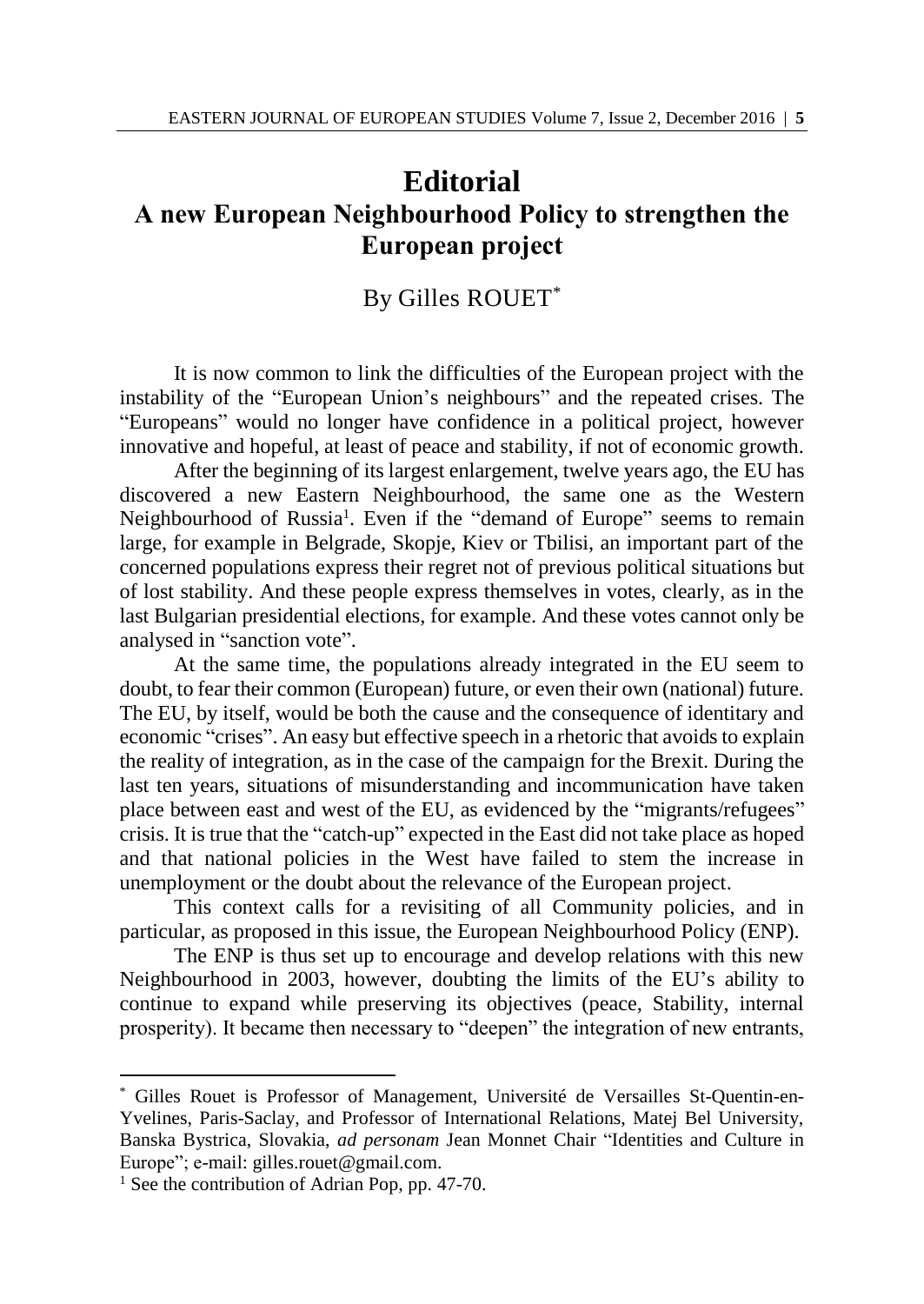$\overline{a}$ 

whose situations and, perhaps most importantly, political and social histories are very different from those of the "western" countries, before to envisage a further enlargement, towards the East. Romano Prodi, President of the European Commission, declared in 2002: "We need a debate […] to admit that currently we could not convince our citizens of the need to extend the EU's borders still further east. It is a question of responsibility:

"We have to develop a blueprint for future action to deal with a problem stemming directly from the success of enlargement. What have we to offer our new neighbours? What prospects can we hold out to them? Where does Europe end?"<sup>2</sup>.

These questions are still relevant!

The implementation of the ENP was thus achieved in the same period as the effective integration of former satellite countries of the USSR, and this integration has transformed relations with the other post-Soviet neighbours. It is therefore impossible to understand the ENP without considering the integration policy. The ENP is more a "small sister" than a "daughter" of enlargement. As the EU must find a guarantee of stability and security with its new neighbours, they are part of a same process. The objectives, as well as the instruments, are therefore close, but neither with the same budgetary level nor, above all, with the same perspectives, since there was no question of proposing a perspective of accession to the concerned countries. The Lisbon Treaty in 2009 confirms this approach in Article 8:

"The Union shall develop a special relationship with neighbouring countries, aiming to establish an area of prosperity and good neighbourliness, founded on the values of the Union and characterised by close and peaceful relations based on cooperation". 3

The 'Eastern Partnership' (EP) was launched at the Prague Summit in 2009 to "develop a more coherent and targeted policy in the East"<sup>4</sup> and includes six post-Soviet countries: Armenia, Azerbaijan, Belarus, Georgia, Moldova and Ukraine<sup>5</sup>. The objectives are political (consolidation of the rule of law, of democratic institutions and of civil society), economic (preparation of free trade

<sup>2</sup> Romano Prodi President of the European Commission, *A Wider Europe - A Proximity Policy as the key to stability "Peace, Security And Stability International Dialogue and the Role of the EU",* Sixth ECSA-World Conference, Jean Monnet Project, available at http://europa.eu/rapid/press-release\_SPEECH-02-619\_eng.htm.

<sup>3</sup> European Union, *The Treaty of Lisbon*, available at http://eur-lex.europa.eu/legal-content/ EN/TXT/?uri=uriserv%3Aai0033.

<sup>4</sup> IRIS, *Le Partenariat oriental de l'Union europé*enne, at http://www.iris-france.org/ docs/kfm\_docs/docs/actu-europe/2013-02-actu-euro-n58—partenariat-oriental-de-lue.pdf. <sup>5</sup> See the contribution of Kamala Valiyeva, pp. 11-30.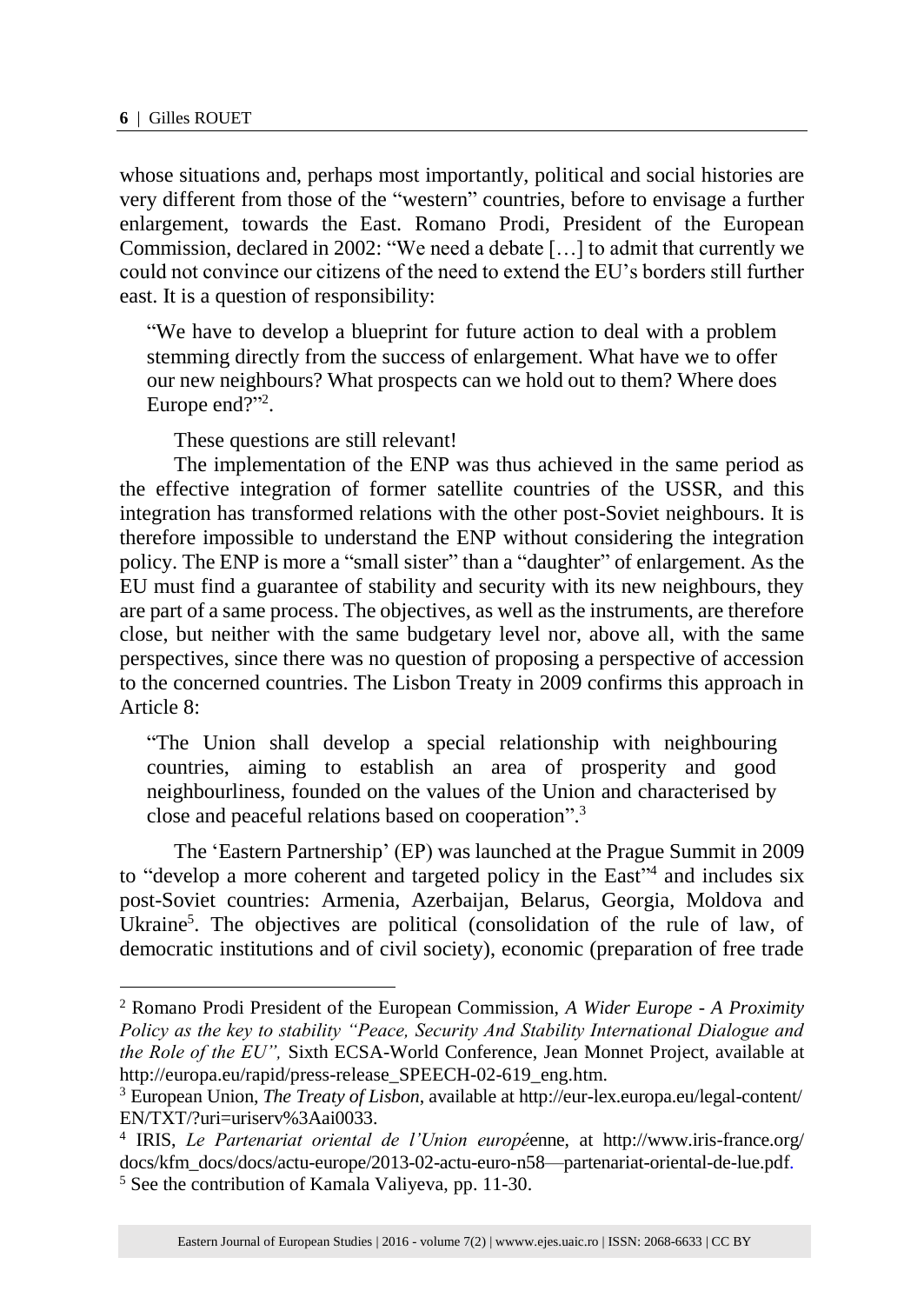agreements), mobility (with visa-free regimes) and enhanced energetic and sectoral cooperation.

In 2015, a critical review led to a reformulation of the ENP, with a reappraisal of the objectives (downward), a strengthening of the bilateral approach, a reclassification of thematic priorities, a better geographic flexibility and the involvement of a "greater number of actors". However, in several countries this is still a kind of 'testing' before integration, at the same time as from the EU's point of view, the ENP constitutes a political model based on the Law and standards, rejecting any coercive policy and use of force.

The ENP is a structural policy in the long term, that uses tools that aim to change the structures of the countries concerned in a sustainable, if not permanent, way, for transformations in the fields of democracy, law and market economy (these instruments are similar, moreover, to those of pre-accession or integration policies). As with the enlargement policy, the ENP is based on the assumption of the attractiveness of the EU, an attractiveness that is now in question, in Turkey as in Armenia, for example, but also with the Brexit within a Member State. Moreover, the structural changes are supposed to be necessary have sometimes been viewed more as constraints than as change opportunities, especially in a crisis period.

The structural impact of the ENP has been quite weak despite the partial revision of 2011, and now the EU is confronted with competing structural powers in its neighbourhood. In a fragmented context, some of neighbours choose not to move closer to the EU, but rather to move away from it. The objective of stabilising and securing the neighbourhood has neither been achieved. Regional tensions persist and even intensify (with "frozen conflicts") and the Ukrainian situation remains unstable. The EU has not given constructive consideration to the "neighbours of neighbours" on the one hand, and the application of the instruments of enlargement without any perspective of accession, on the other hand, in a euro-centred "centre-periphery" logic and without finding the way to develop cooperation respecting differences.

The results of ENP are, of course, linked to exogenous causes and political upheavals in recent years, but also to these ambiguities: the ENP has not succeeded in meeting both EU objectives, expectations and aspirations of the concerned countries. Moreover, the reforms within these countries have not followed the path envisaged by the EU towards democratisation. The democratic "transition" has not taken place as the analysis in terms of "transition" is an illusion, both because it is impossible to foresee the realisation of a political "ideal" while taking into account the political, social, cultural and economic realities and because the trajectories of transformation are not linear. Not only the hoped democratic transformation has not taken place, but in several countries, such as Azerbaijan, the authoritarian systems were rather strengthened. It was not until 2011, following the condemnation of Yulia Tymoshenko, that the EU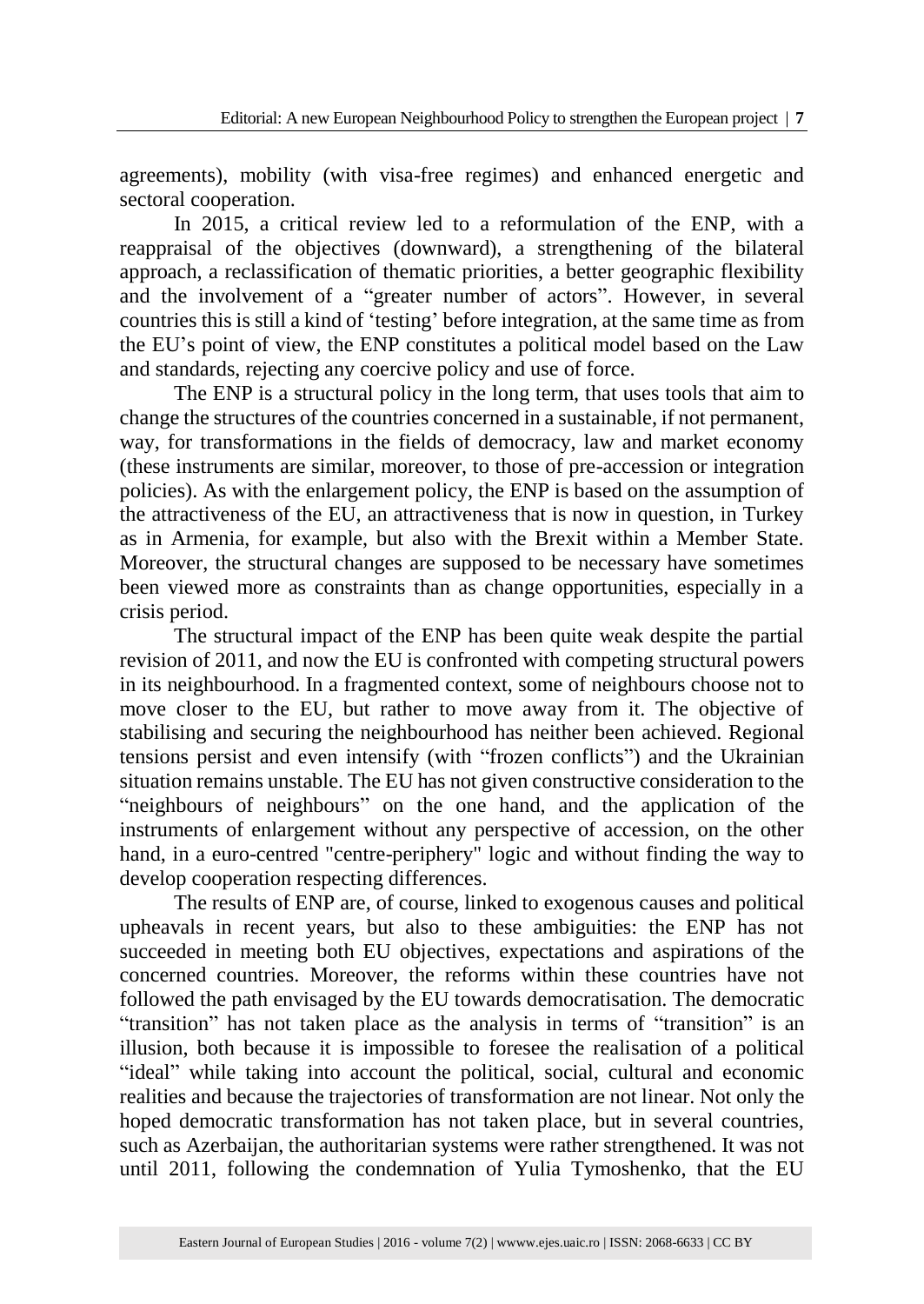l

considered introducing a conditionality principle for the ratification of the Association Agreement with Ukraine (decided in 2012). However, no conditionality principle for Azerbaijan, for example, has been decided, related to the political situation!<sup>6</sup>

In the Eastern neighbourhood, the civil society often regretted its marginalisation, criticising, as in Ukraine or in Moldova, the exclusivity of the dialogue between the EU and the governments, and denouncing the weakness of relations with non-governmental organisations, especially for the supervision of the use of European funds, even though the latter could be beneficiaries. The ENP has mainly encouraged the setting up of "technical" structures and standardisation, with a view to the realisation of economic agreements, without real political transformations legitimised by civilian actors<sup>7</sup>. The objectives of prosperity (economical?), stability and security followed by the EU in the framework of the EP have determined the instruments and the methods used, without really taking into account the contexts (especially for the neighbours of the neighbours) and political aspirations of populations.

After this mixed review, four thematic platforms have been set up within the framework of the EP: democracy, good governance and stability, economic integration and convergence with EU policies, energy security and interpersonal contacts.

Overall, several questions remain open: Whether or not to maintain a unitary framework for the ENP? How to avoid the ambiguity with enlargement and which perspectives for membership to offer to neighbouring countries? What is the relationship between the ENP, the Common Foreign and Security Policy (CFSP) and the Common Security and Defence Policy (CSDP)? What is the relevance of the current instruments in relation to the renewed objectives (association agreements, comprehensive and in-depth free trade agreements, conditionality and how to take into account the "neighbours of neighbours"? For the objective of democratisation, it is necessary to try to involve a greater number of actors, in particular in the coordination of cooperation.

At present, at the eastern of the EU, two regional integration projects are now in competition: the European Union and its neighbourhood, on the one hand, a part of the former Soviet space, possibly to be extended to other parts of Asia, on the other.<sup>8</sup> The stakes of the democratisation must be taken into account in a renewed geopolitical analysis. The EU has encouraged the neighbouring countries to transform politically and when Eurocentric reforming governments have been set up in the East, rivalries and even conflicts with Russia emerge as

<sup>6</sup> About EU's rule of law promotion, see the contribution of Martin Mendelski. pp. 111- 144.

<sup>7</sup> About the SME in Moldavia, see the contribution of Kerry Longhurst, pp. 145-164.

<sup>&</sup>lt;sup>8</sup> See the contribution of Nadia Alexandrova-Arbatova, pp. 31-46 and the contribution of Pablo Podarera Rivera and Anna Garashchuk, pp. 91-110.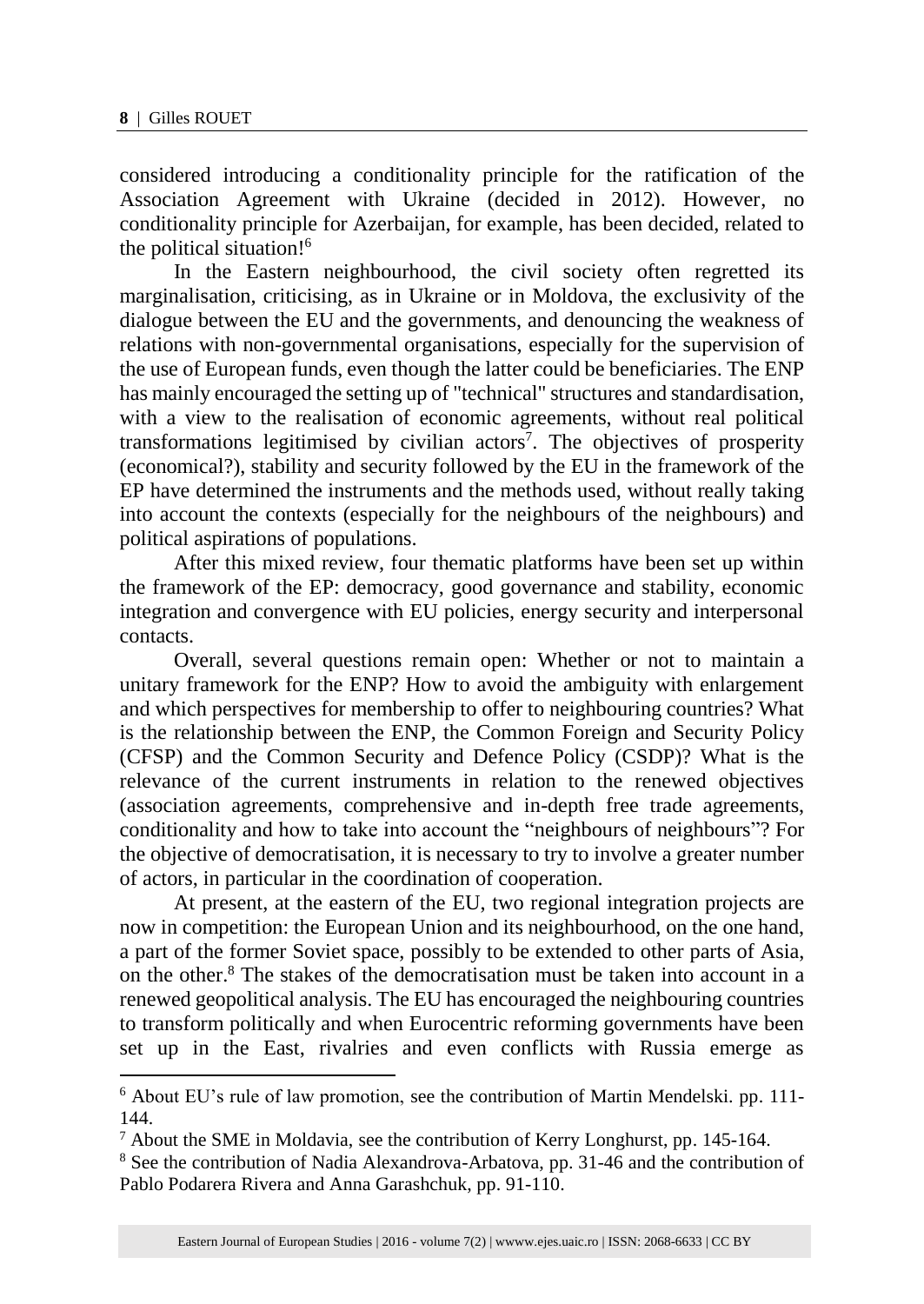consequences<sup>9</sup>. How can we envisage the future by establishing a new logic of cooperation with the EP States in a framework of normalised relations with Russia?

Several scenarios are possible. First, an open conflict with Russia. At present, the Minsk agreements prevail for the EU which asks for its application. But with the reactivation of frozen conflicts, a possible collapse of Ukraine or a more extensive integration of Belarus, the EP would have little chance of subsisting. This partnership may also fade if the EU decides to reduce its support for reforms, to favour a status quo with Russia which would clearly encourage the countries concerned to return to the Russian influence and would be in contradiction with the Treaty of Lisbon.

But a new and closer cooperation could be proposed to the EP countries to favour a gradual rapprochement of East and West in an approach that will be no longer driven by the "centre-periphery" model which encourages "peripheries" to choose a "centre" and only one, but in a non-exclusive logic. In such approach, the concerned countries could pursue relations with Russia while moving closer to the EU<sup>10</sup>. The latter scenario can only be envisaged if the current ambiguities are resolved: bilateralism or regional approach? Enlargement or association? Euro-Atlantic or Eurasian integration?

The EP can only continue within a renewed framework and with more sustainable involvement of civil societies, on condition that the relationship between the EU and Russia is normalised, by putting in place, as suggested by Federica Mogherini in March 2016, "the possibility of selective engagement with Russia on issues of interest to the EU" which also needs "to engage in people-topeople contacts and support Russian civil society"<sup>11</sup>, without concessions on the application of the Minsk agreements. It is also a question of envisaging relations between the EU and the Eurasian Economic Union.

The review of the ENP and of its current evolution shows us, also, that our "neighbours" question us about ourselves, our identities, and our collective project<sup>12</sup>. The ENP is one of the elements of the European project and concerns all EU citizens, not just those at one of its borders. We need to try to re-legitimise the political powers, to listen to the arguments and the explanations from East to West, including those from civil societies in EP, to abandon the "centreperiphery" model internally and externally: the EU is an original and powerful political configuration that must be organised in relation to the other political

 $\overline{a}$ 

<sup>9</sup> See the contribution of Vasif Huseynov, pp. 71-90.

<sup>&</sup>lt;sup>10</sup> See the contribution of Aram Terzyan, pp. 165-184.

<sup>11</sup> Conseil de l'Union européenne (2016), *Résultats de la session du Conseil 3457e session du Conseil Affaires étrangères*, available at http://data.consilium.europa.eu/doc/ document/ST-7042-2016-INIT/fr/pdf.

 $12$  See the contribution de Elena-Alexandre Gorgos, Elena-Madalina Vatamanescu and Andreia Gabriela Andrei, pp. 185-206.